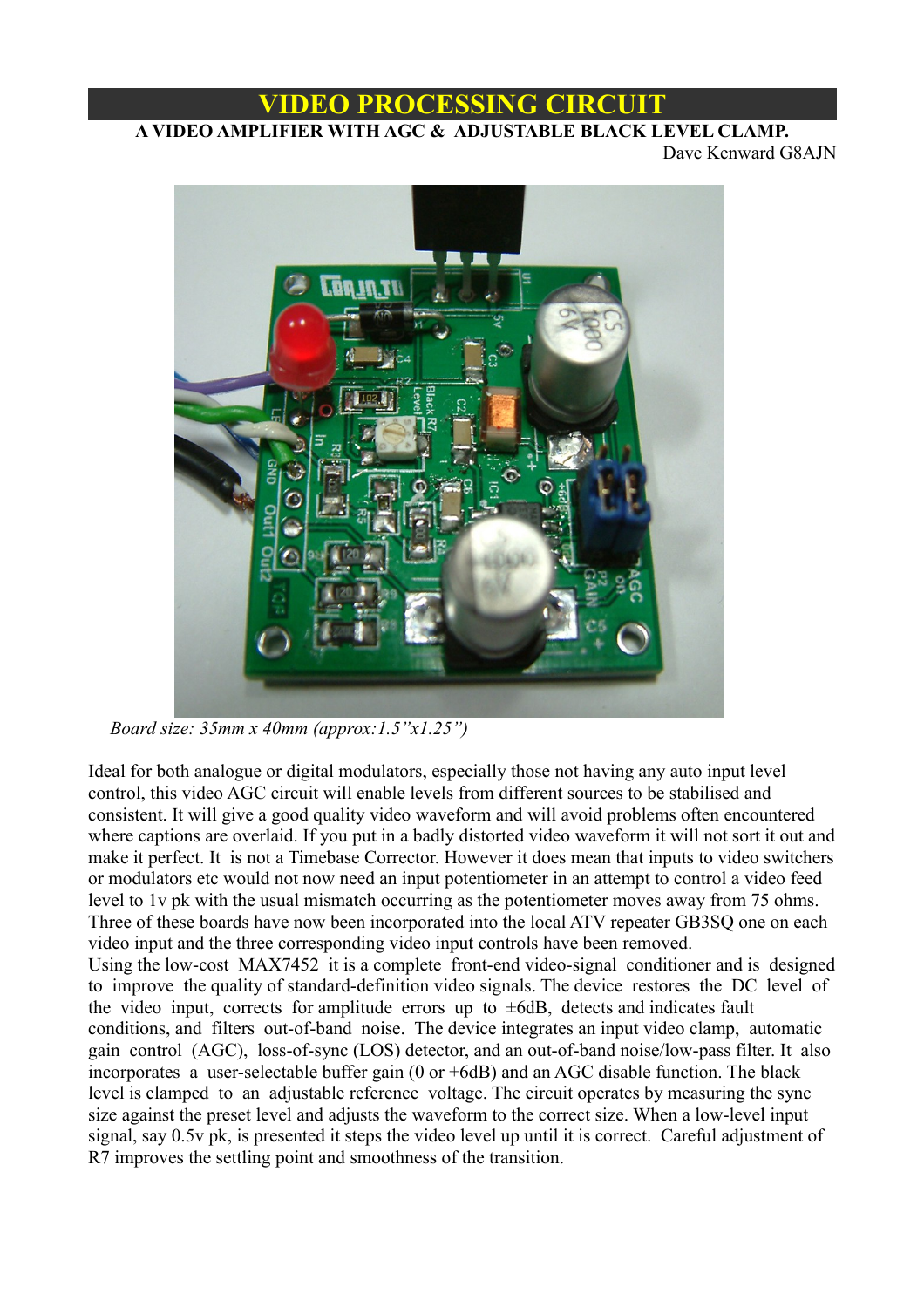

**Figure 1. Circuit Diagram**

# **The circuit diagram.**

The 5v line at about 30mA – 40mA is supplied via a regulator U1. Input voltage can be from 10 to 14v. If more than 14v is likely to be applied, a heat sink might be advisable on the 7805. D1 is a polarity protection diode and gives a useful voltage drop into the regulator. Any AC ripple present on the DC input is filtered by D1,C4.

Further filtering is provided by components C1,C2,C3 and L1. L1 is not a critical value and can be any value from 5uH to 100uH SMD. It should be kept to a small physical size due to space considerations.

The video input on Pin 4 of P1 is run through R4 and C6 into pin 2 of the IC. R3,R4 and R5 are for an optional 2.5dB 75 ohm attenuator which although not needed for regular 1v pk video waveforms but can be useful when taking video from a high level source(>2v pk). R3,R4 could be links with R2 left as a single 75 ohms for input matching, the design seems quite happy to operate over a wide range of input feeds with various impedances.

R7 is the black level bias point control. Set initially to midway or about 2v. Adjust it using an input video signal to give smooth operation on a range of different video sources.

If you are intending to use the 'No Video' LED option via R1 you will need to decide whether to have a LOS light or a 'valid signal' light. See later OPTIONS section. This feature could be more useful in a switcher where several different sources are being handled. Each input could have its own video processor board with a light to indicate a valid input.

The output amplifier exits on P1 pin 8 and is dc blocked by C5 for feeding up to two 75  $\Omega$  loads, one attenuated to 3dB. The capacitor is a precaution, a 75 ohm resistor could be used in its place if you are sure of the circumstances in which the output will be used and are happy with the standing DC on the output.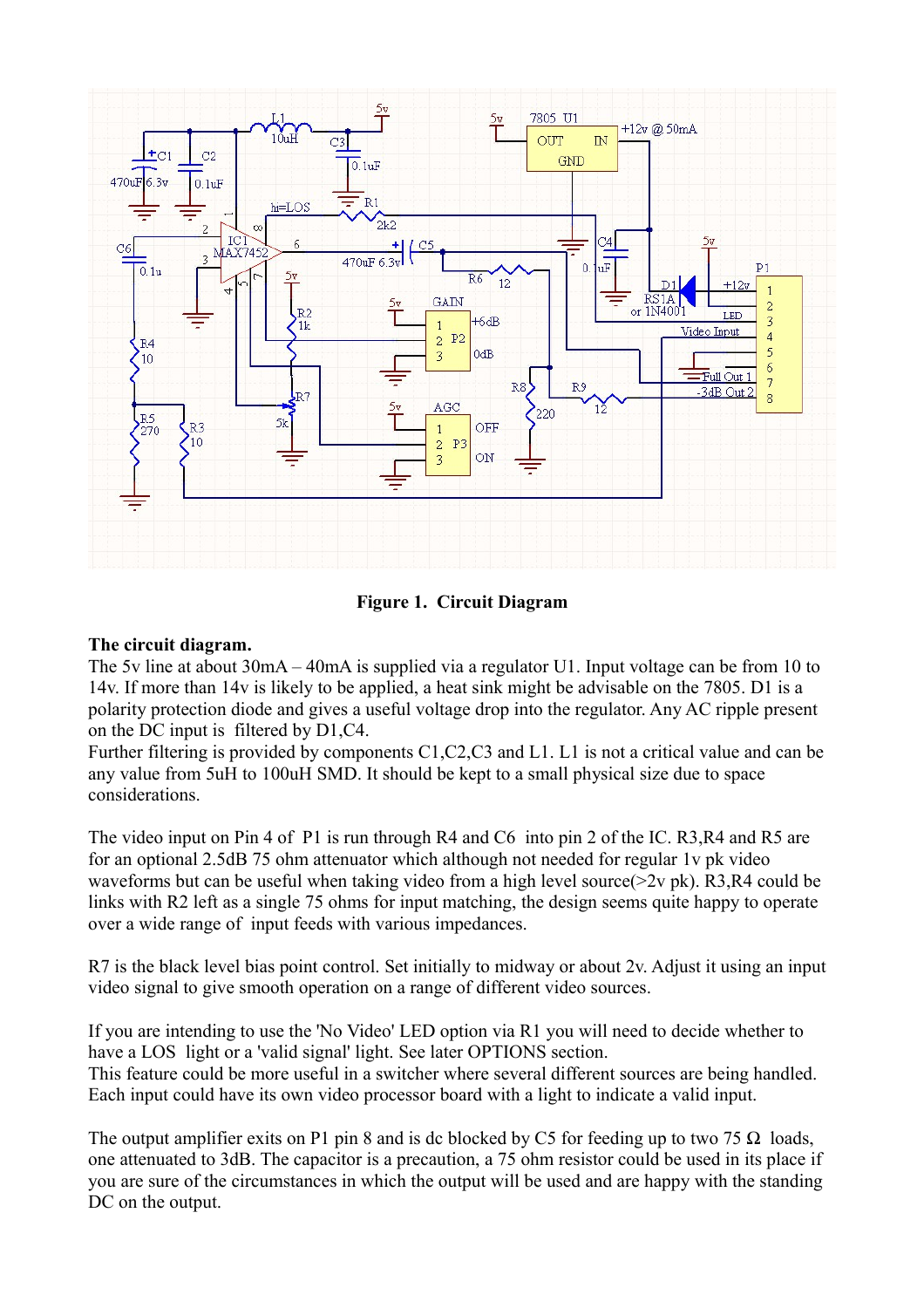P3 and P4 are the preset options connectors. I suggest using a 3 pin open header and using shorting links such as those found on PC motherboards. Alternatively P3 and P4 connections could be run out to front panel SPST switches.

Using links on P3 the output level can either be 0dB, i.e. output equal to the input signal (assuming AGC is settled or disabled) or +6dB (double the input signal).

Here are the various combinations that the links can give.

| AGC(P4) | GAIN(P3) | <b>OUTPUT</b>           |  |
|---------|----------|-------------------------|--|
|         |          | 1V <sub>P-P</sub> fixed |  |
|         |          | 2V <sub>P-P</sub> fixed |  |
|         |          | $VOUT = VIN$            |  |
|         |          | $V_{OUT} = 2V_{IN}$     |  |

**TABLE 1 (0=0v 1=+5v)**





As shown in Figure 2, the device includes a 2nd-order low-pass filter intended to reject outof-band noise. There is also an automatic video gain control (AGC), which automatically adjusts the gain to ensure the sync amplitude is normalized to a standard video level; an AGC disable function; and an output driver that drives a standard  $150\Omega$  video load (75 $\Omega$  x2) with a full 2V pk.

The clamp and the AGC work concurrently. Interaction between the two different control loops is eliminated by the large difference in time constants. The time constant of the clamp settles within 100 lines, while the AGC loop is digitally stepped so that it settles between 1000–64,000 lines. The AGC control works independently of the gain setting of the output buffer. The overall gain is the multiplication of the AGC gain and the output buffer gain. The maximum overall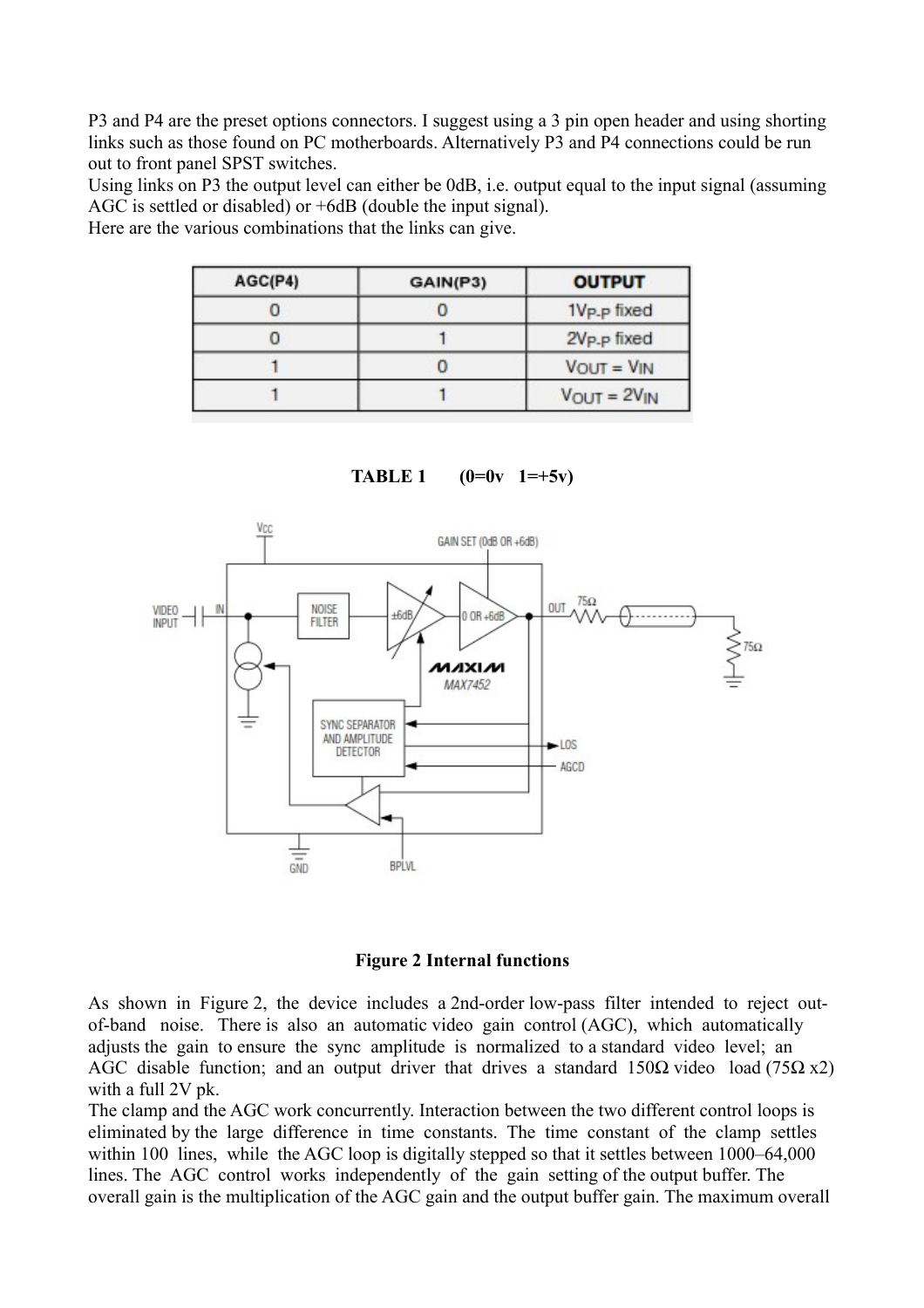gain is +12dB and the minimum gain is -6dB.



**Figure 3 Pinouts**

#### **Back-Porch Clamp**

The MAX7452 features a back- porch clamp to set the output blanking level. The devices sense the voltage during back porch and feed back into a control system. The control system provides the appropriate DC-level shift to clamp the output to ground to a voltage set by BPLVL (pin 4). This restores the DC level for further video processing such as on-screen display (OSD) insertion and analog-to-digital conversion. The back- porch clamp to ground also eliminates the need for large value output-coupling capacitors that can introduce unwanted line-time distortion (tilt). This can also reduce board space. The feedback network and the on-chip capacitors introduce a finite settling time after power-up or after any dramatic shift in input voltage.

### **Automatic Gain Control** (AGC)

The device has an integrated automatic gain-control circuit to ensure the sync amplitude is normalized to the standard level, thus normalizing the overall amplitude to a standard level. The accuracy of the normalized amplitude assumes the ratio of active video to sync amplitude is correct in the input video signal. The gain is adjusted automatically by detecting and comparing the amplitude of the sync pulse to a fixed internal reference. If the sync amplitude is less than this value, the overall gain is increased until the sync amplitude is equal to this reference. However, if the sync amplitude is high, the overall gain is reduced accordingly. Disable the AGC loop by taking AGCD high. When installing the board into a system, it is important to note that the AGC can mask termination problems. On initial setting up, disable the AGC and verify that the terminations are correct, and then enable the AGC for proper operation.

#### **Output Buffer** :

The output buffer of the MAX7452 is designed to drive either standard video loads or highimpedance loads, independent of the buffer gain. Logic levels on GSET (P3) and AGCD (P4) set the gain of the device. Refer to Table 1 for the different gain-settings.

#### **Noise Filter:**

 The MAX7452 features a simple 2nd- order low pass filter to reject out-of-band noise that may be introduced by long cable connection between the camera/video source and the switching matrix.

#### **LOS Detector** :

The LOS detector outputs a logic high when the sync is not present (loss of video signal) for at least 15 horizontal lines on the input. This can be used to indicate a fault condition of the camera or cable. In most uses this LED is superfluous and can be omitted though provision for the resistor (R1) and P1 pin 3 to the diode have been made on the pcb. Normally the LED would be to ground but an alternative arrangement could be to have the LED lit whilst there is a valid signal input and going off when there is a LOS. This change would be simple as in OPTION B in this diagram..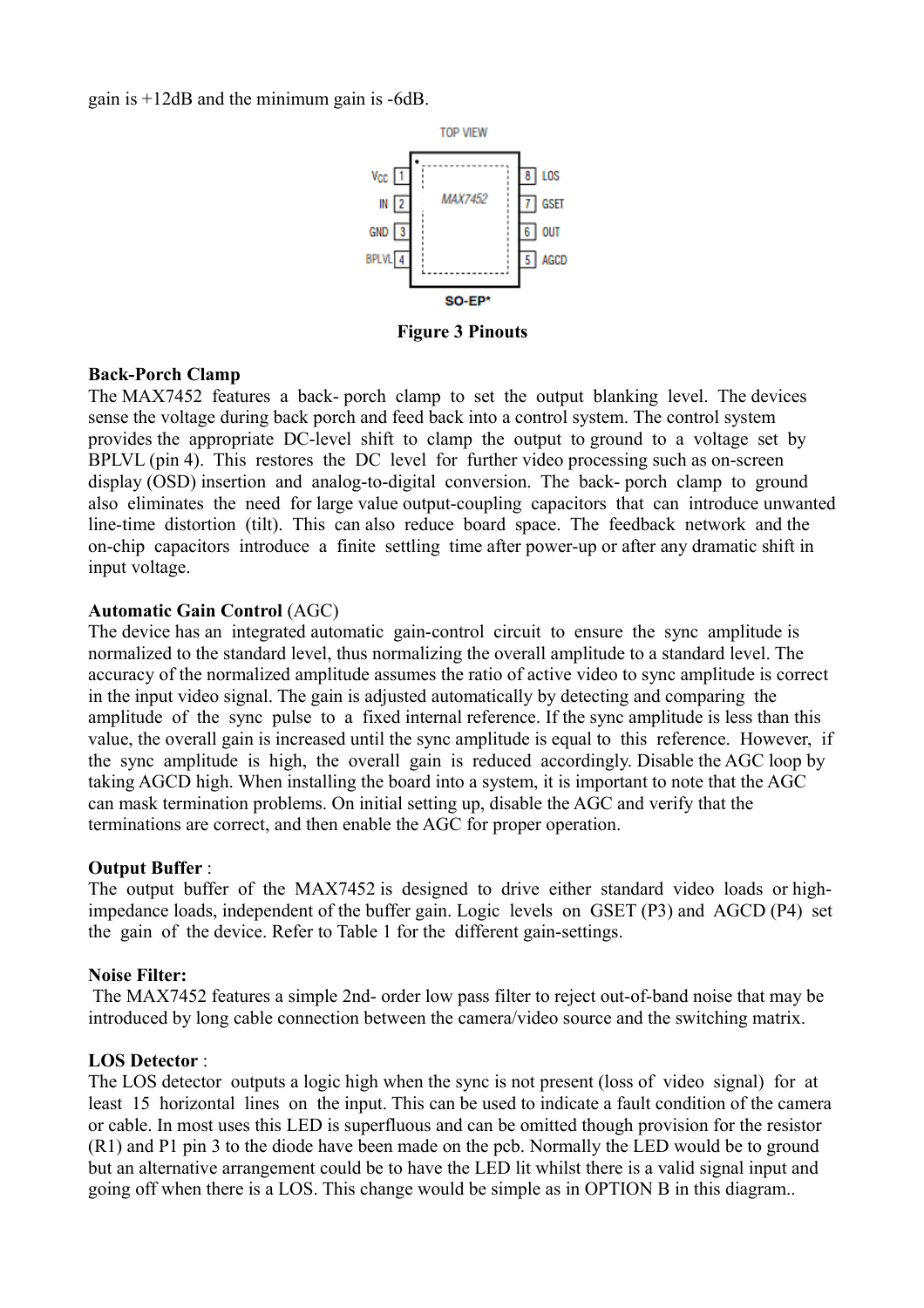

**Figure 4 Alternative LED wiring**

This diode still comes from Pin3 of P1 but goes to +5v instead of to ground. Please note the diode is reversed polarity.



**Figure 5 CONNECTIONS**

## **Building the project.**

There are no real difficulties , the SMD IC being the part needing most care in soldering, have some solder wick handy to clear any accidental solder bridges. Use a small tipped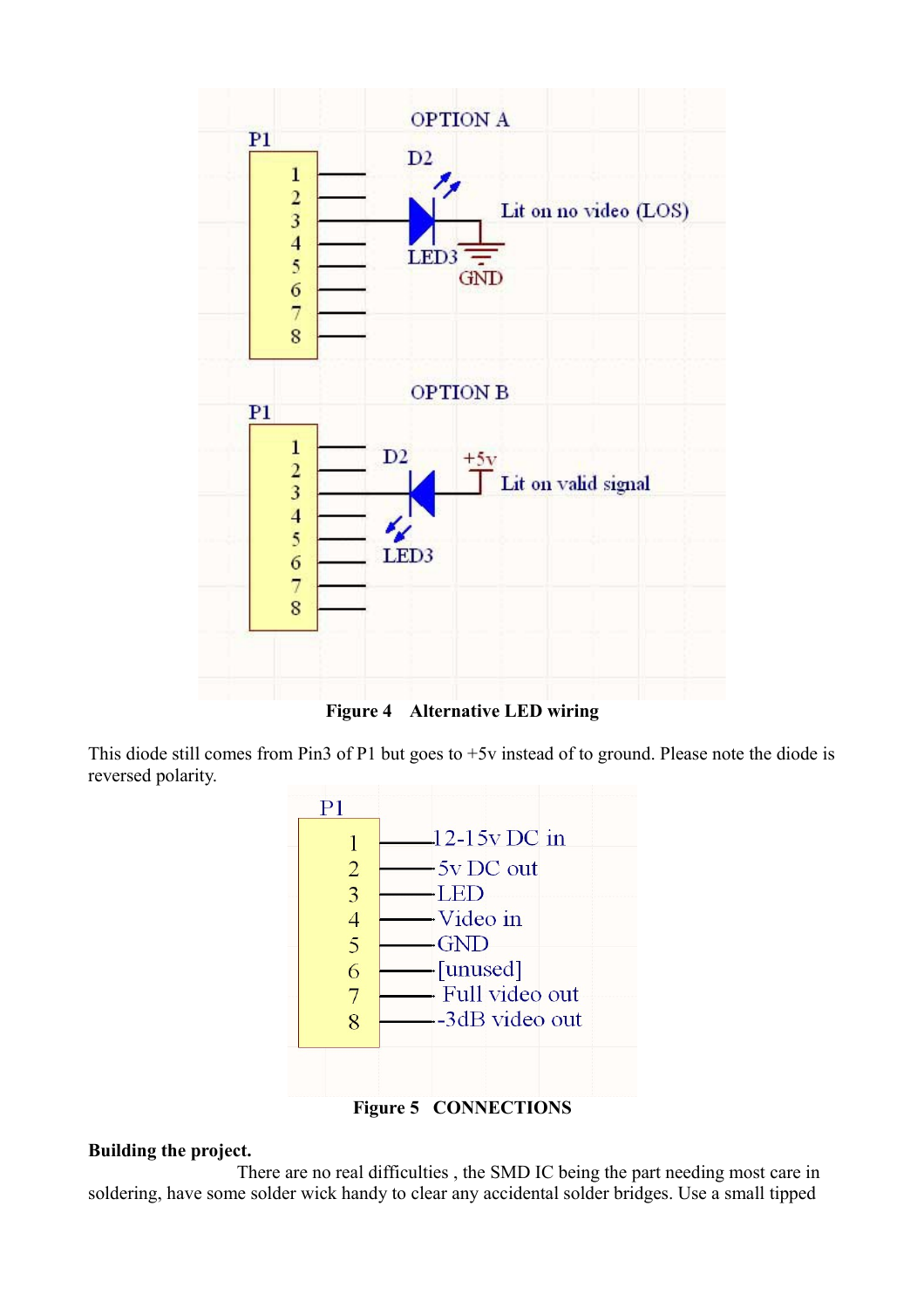soldering iron and thin gauge solder. The metal tab underneath the MAX7452 needs to be grounded but more for heat dissipation than any electrical reason. I suggest just a fine wipe of solder on the tag, not enough to raise its height as this will make it difficult to solder the eight pins, just sufficient to allow a good contact with the ground connection when pressed down.

Start building by fitting the IC using a single end pin, pin1 which is the pin at the side with the bevelled edge and a rather feeble dot. Fit R1 (underside) then electrolytic C5 adjacent to IC. Then add the other components at will.

The IC printing should be upright when pin1 is at the bottom. Pin 1 should adjoin the dot on the overlay. Get the other seven pins aligned before soldering them, then solder a single end pin to hold

the device in place opposite the first one and check again that all pins are aligned before soldering them all in. Keep a firm pressure down onto the body of the IC to ensure all pins are flush to the board,this will also ensure a good thermal connection to the printed board. Once all eight pins are soldered, place a soldering iron tip on the exposed copper at the edge of the IC to allow the heat to



**Figure 6 Component overlay Top side.**

flow underneath the IC and then apply a little solder. Do the same at the other end of the IC. Electrically it seems happy to run with the pad not connected to ground, so it is mainly for heat dissipation, running at 30mA without an LED the IC runs cool. I believe the tab was incorporated for the dual-supply versions that seem to run quite a lot warmer. I have run the +5 volt version we are using here for many days with a 'valid signal ON' LED with no heat problems despite the ground tab being unsoldered.

Headers are optional, wiring directly into the board is fine but P2 and P3 need to be either wired out to switches or have pins fitted to enable links. An example is shown in the photos herewith. D1 can be any 1A diode of over 25v rating. Extra holes at each end of D1 have been provided for using wire-ended devices such as the 1N4001 if preferred to the SMD.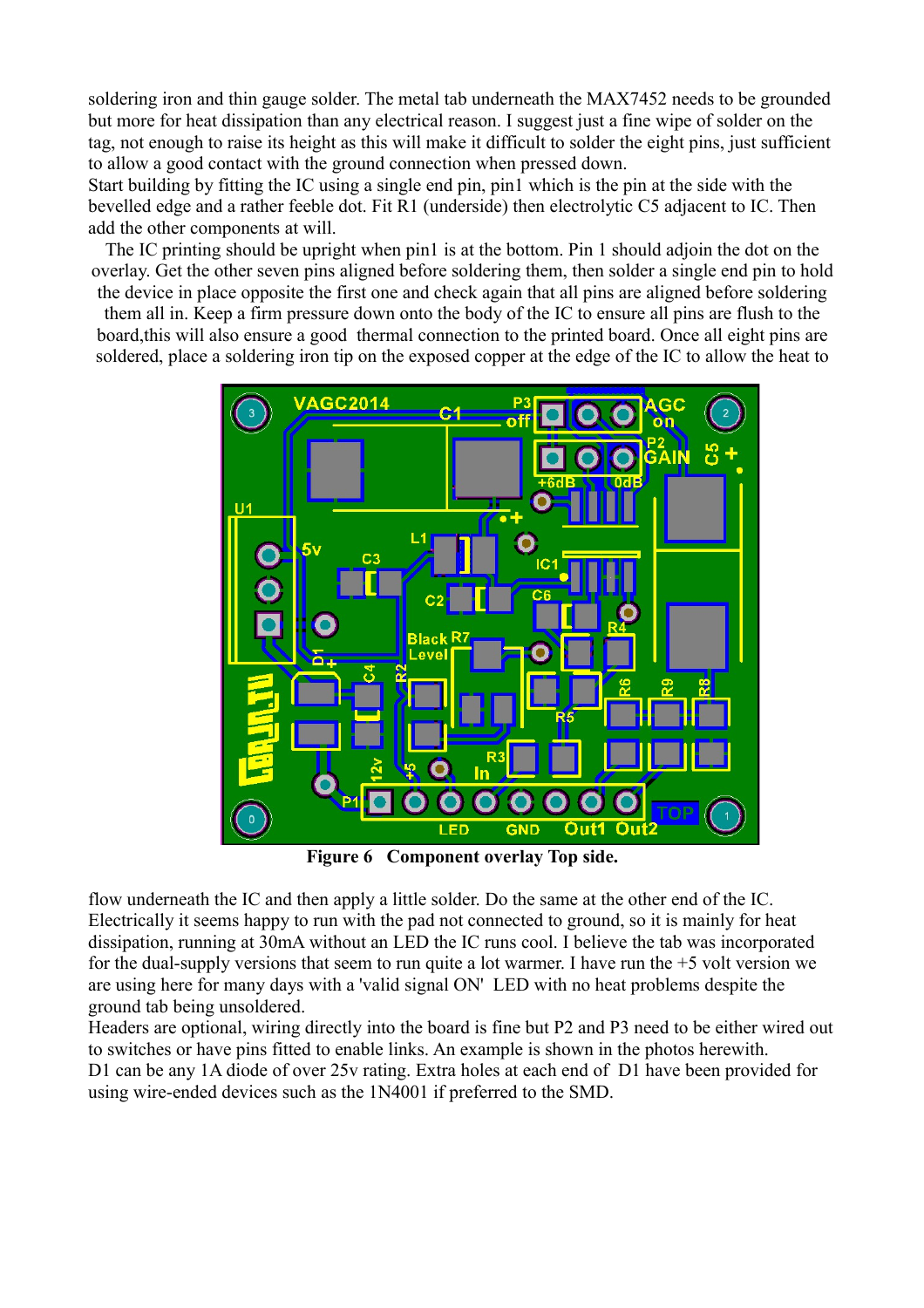

**Figure 7 Component overlay Bottom side.**

### **BILL OF MATERIALS:**

| <b>Description</b>                                                                  | <b>Quantity</b>              |                                                                 |                                           | <b>Example Part Numbers</b> |                                                                        |  |
|-------------------------------------------------------------------------------------|------------------------------|-----------------------------------------------------------------|-------------------------------------------|-----------------------------|------------------------------------------------------------------------|--|
| Regulator 7805<br>Cap Alum 470mfd 6.3v SMD 7mmx6mm<br>Capacitor 0.1uF<br>Diode RS1A | C1206<br>RS1A                | 1<br>$2 \left( \frac{1}{2} \right)$<br>$4\quad$<br>$\mathbf{1}$ | U1<br>C1, C5<br>D1                        |                             | RS 516-4799<br>RS 7110952<br>C2, C3, C4, C6 RS 723-6704<br>RS 710-3096 |  |
| Header 8 way*<br>Header 3 way                                                       | 2.5mm<br>2.5mm               | $\mathbf{1}$<br>$\overline{2}$                                  | P1<br>P2, P3                              |                             | RS 712-1804                                                            |  |
| Inductor 4uH/100uH<br>LED                                                           | 1210<br>Any LED              | 1<br>$\mathbf{1}$                                               | L1<br>D <sub>2</sub>                      |                             | RS 725-5042                                                            |  |
| MAX7452 (SMD)<br>Resistor 2k2<br>Resistor 270 R<br>Resistor 75 R                    | SOP8<br>1206<br>1206<br>1206 | $\mathbf{1}$<br>$\mathbf{1}$<br>$\mathbf{1}$<br>3               | IC1<br>R1<br>R <sub>2</sub><br>R5, R6, R9 |                             | RS 732-6977                                                            |  |
| Resistor 10 R<br>Preset 5k 4mm SMD<br>Resistor 150 R                                | 1206<br>4MM<br>1206          | $\overline{2}$<br>$\mathbf{1}$<br>$\mathbf{1}$                  | R3, R4<br>R7<br>R <sub>8</sub>            |                             | RS 691-7492                                                            |  |

\*Starred items are optional

The correct RS part number for R7 (5k 4mm trimmer pot) is 177-346 or Farnell 152-0632 CONSTRUCTIONAL NOTES:

If you run the IC with either or both links missing there will be no video output. For an initial setting, with 0dB gain and AGC on, adjust R7 Black Level preset for 1.3v on the slider. Make final adjustment to suit a wide range of video sources.



If you wish to use the alternative 4mm preset with protruding legs shown above, it can be adapted